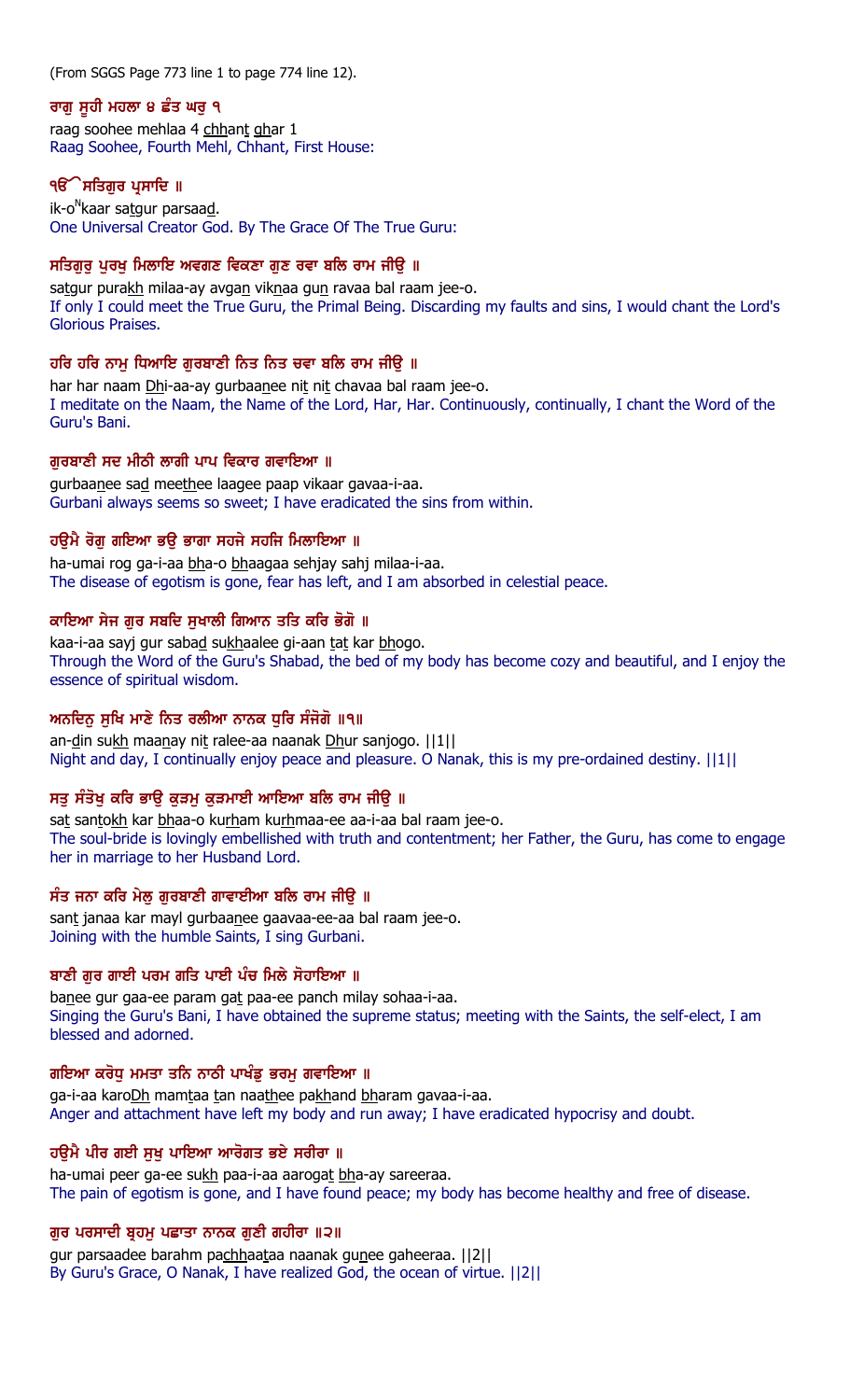# ਮਨਮੁਖਿ ਵਿਛੁੜੀ ਦੂਰਿ ਮਹਲੁ ਨ ਪਾਏ ਬਲਿ ਗਈ ਬਲਿ ਰਾਮ ਜੀਉ ॥

manmukh vichhurhee door mahal na paa-ay bal ga-ee bal raam jee-o. The self-willed manmukh is separated, far away from God; she does not obtain the Mansion of His Presence, and she burns.

# ਅੰਤਰਿ ਮਮਤਾ ਕੁਰਿ ਕੁੜੁ ਵਿਹਾਝੇ ਕੁੜਿ ਲਈ ਬਲਿ ਰਾਮ ਜੀਉ ॥

antar mamtaa koor koorh vihaajhay koorh la-ee bal raam jee-o. Egotism and falsehood are deep within her; deluded by falsehood, she deals only in falsehood.

# ਕੁੜੂ ਕਪਟੂ ਕਮਾਵੈ ਮਹਾ ਦੁਖੂ ਪਾਵੈ ਵਿਣੂ ਸਤਿਗੁਰ ਮਗੂ ਨ ਪਾਇਆ ॥

koorh kapat kamaavai mahaa dukh paavai vin satgur mag na paa-i-aa. Practicing fraud and falsehood, she suffers terrible pain; without the True Guru, she does not find the way.

# ਉਝੜ ਪੰਥਿ ਭ੍ਰਮੈ ਗਾਵਾਰੀ ਖਿਨੁ ਖਿਨੁ ਧਕੇ ਖਾਇਆ ॥

ujharh panth bharmai gaavaaree khin khin Dhakay khaa-i-aa. The foolish soul-bride wanders along dismal pathways; each and every moment, she is bumped and pushed.

### ਆਪੇ ਦਇਆ ਕਰੇ ਪ੍ਰਭੂ ਦਾਤਾ ਸਤਿਗੁਰੂ ਪੂਰਖੂ ਮਿਲਾਏ ॥

aapay da-i-aa karay parabh daataa satgur purakh milaa-ay. God, the Great Giver, shows His Mercy, and leads her to meet the True Guru, the Primal Being.

### ਜਨਮ ਜਨਮ ਕੇ ਵਿਛੜੇ ਜਨ ਮੇਲੇ ਨਾਨਕ ਸਹਜਿ ਸਭਾਏ ॥੩॥

janam janam kay vichhurhay jan maylay naanak sahj subhaa-ay. [[3]] Those beings who have been separated for countless incarnations, O Nanak, are reunited with the Lord, with intuitive ease. ||3||

# ਆਇਆ ਲਗਨ ਗਣਾਇ ਹਿਰਦੈ ਧਨ ਓਮਾਹੀਆ ਬਲਿ ਰਾਮ ਜੀੳ ॥

aa-i-aa lagan ganaa-ay hirdai Dhan omaahee-aa bal raam jee-o. Calculating the most auspicious moment, the Lord comes into the bride's home; her heart is filled with ecstasy.

### ਪੰਡਿਤ ਪਾਧੇ ਆਣਿ ਪਤੀ ਬਹਿ ਵਾਚਾਈਆ ਬਲਿ ਰਾਮ ਜੀੳ ॥

pandit paaDhay aan patee bahi vaachaa-ee-aa bal raam jee-o. The Pandits and astrologers have come, to sit and consult the almanacs.

# ਪਤੀ ਵਾਚਾਈ ਮਨਿ ਵਜੀ ਵਧਾਈ ਜਬ ਸਾਜਨ ਸੁਣੇ ਘਰਿ ਆਏ ॥

patee vaachaa-ee man vajee vaDhaa-ee jab saajan sunay ghar aa-ay. They have consulted the almanacs, and the bride's mind vibrates with bliss, when she hears that her Friend is coming into the home of her heart.

# ਗੁਣੀ ਗਿਆਨੀ ਬਹਿ ਮਤਾ ਪਕਾਇਆ ਫੇਰੇ ਤਤੁ ਦਿਵਾਏ ॥

gunee gi-aanee bahi mataa pakaa-i-aa fayray tat divaa-ay. The virtuous and wise men sat down and decided to perform the marriage immediately.

#### ਵਰ ਪਾਇਆ ਪਰਖ ਅਗੰਮ ਅਗੋਚਰ ਸਦ ਨਵਤਨ ਬਾਲ ਸਖਾਈ ॥

var paa-i-aa purakh agamm agochar sad navtan baal sakhaa-ee. She has found her Husband, the Inaccessible, Unfathomable Primal Lord, who is forever young; He is her Best Friend from her earliest childhood.

# ਨਾਨਕ ਕਿਰਪਾ ਕਰਿ ਕੈ ਮੇਲੇ ਵਿਛੜਿ ਕਦੇ ਨ ਜਾਈ ॥੪॥੧॥

naanak kirpaa kar kai maylay vichhurh kaday na jaa-ee. [[4][1]] O Nanak, he has mercifully united the bride with Himself. She shall never be separated again. ||4||1||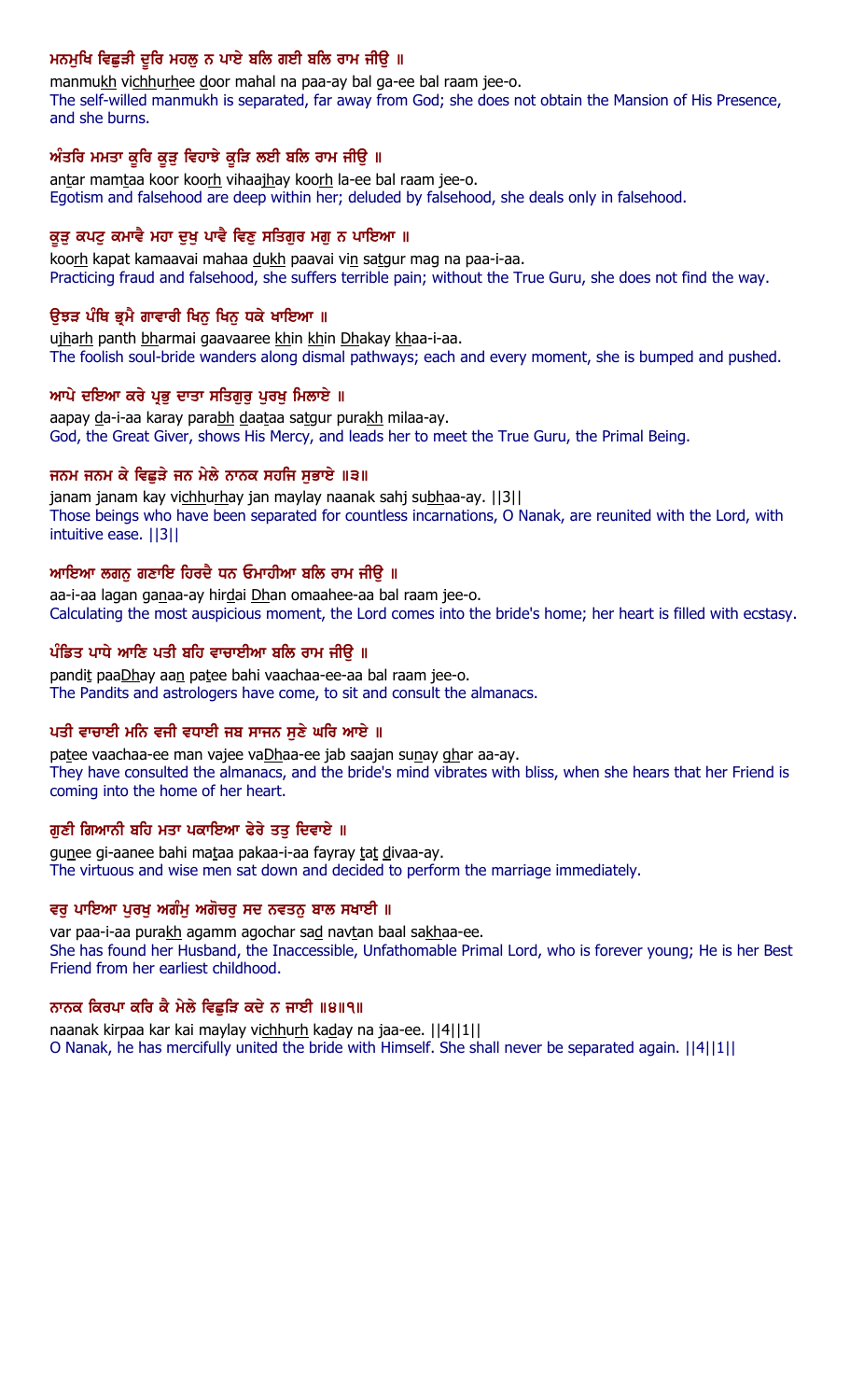ਸੁਹੀ ਮਹਲਾ ੪ ॥ soohee mehlaa 4. Soohee, Fourth Mehl:

# ਹਰਿ ਪਹਿਲੜੀ ਲਾਵ ਪਰਵਿਰਤੀ ਕਰਮ ਦਿੜਾਇਆ ਬਲਿ ਰਾਮ ਜੀੳ ॥

har pahilarhee laav parvirtee karam drirh-aa-i-aa bal raam jee-o. In the first round of the marriage ceremony, the Lord sets out His Instructions for performing the daily duties of married life.

#### ਬਾਣੀ ਬੁਹਮਾ ਵੇਦ ਧਰਮ ਦਿੜਹ ਪਾਪ ਤਜਾਇਆ ਬਲਿ ਰਾਮ ਜੀੳ ॥

ba<u>n</u>ee barahmaa vay<u>d Dh</u>aram <u>d</u>ari<u>rh</u><sup>H</sup>u paap tajaa-i-aa bal raam jee-o. Instead of the hymns of the Vedas to Brahma, embrace the righteous conduct of Dharma, and renounce sinful actions.

### ਧਰਮ ਦਿੜਹ ਹਰਿ ਨਾਮ ਧਿਆਵਹ ਸਿਮ੍ਰਿਤਿ ਨਾਮ ਦਿੜਾਇਆ ॥

<u>Dh</u>aram <u>d</u>ari<u>rh</u><sup>H</sup>u har naam <u>Dh</u>i-aavahu simrit naam dri<u>rh</u>-aa-i-aa. Meditate on the Lord's Name; embrace and enshrine the contemplative remembrance of the Naam.

### ਸਤਿਗੁਰੁ ਗੁਰੁ ਪੁਰਾ ਆਰਾਧਹੁ ਸਭਿ ਕਿਲਵਿਖ ਪਾਪ ਗਵਾਇਆ ॥

satgur gur pooraa aaraaDhahu sabh kilvikh paap gavaa-i-aa. Worship and adore the Guru, the Perfect True Guru, and all your sins shall be dispelled.

### ਸਹਜ ਅਨੰਦੂ ਹੋਆ ਵਡਭਾਗੀ ਮਨਿ ਹਰਿ ਹਰਿ ਮੀਠਾ ਲਾਇਆ ॥

sahj anand ho-aa vadbhaagee man har har meethaa laa-i-aa. By great good fortune, celestial bliss is attained, and the Lord, Har, Har, seems sweet to the mind.

### ਜਨ ਕਹੈ ਨਾਨਕ ਲਾਵ ਪਹਿਲੀ ਆਰੰਭ ਕਾਜ ਰਚਾਇਆ ॥੧॥

jan kahai naanak laav pahilee aarambh kaaj rachaa-i-aa. ||1|| Servant Nanak proclaims that, in this, the first round of the marriage ceremony, the marriage ceremony has begun. ||1||

# ਹਰਿ ਦੁਜੜੀ ਲਾਵ ਸਤਿਗੁਰੂ ਪੂਰਖੂ ਮਿਲਾਇਆ ਬਲਿ ਰਾਮ ਜੀਉ ॥

har doojrhee laav satgur purakh milaa-i-aa bal raam jee-o. In the second round of the marriage ceremony, the Lord leads you to meet the True Guru, the Primal Being.

# ਨਿਰਭਉ ਭੈ ਮਨੁ ਹੋਇ ਹਉਮੈ ਮੈਲੁ ਗਵਾਇਆ ਬਲਿ ਰਾਮ ਜੀਉ ॥

nirbha-o bhai man ho-ay ha-umai mail gavaa-i-aa bal raam jee-o. With the Fear of God, the Fearless Lord in the mind, the filth of egotism is eradicated.

# ਨਿਰਮਲੂ ਭਉ ਪਾਇਆ ਹਰਿ ਗੁਣ ਗਾਇਆ ਹਰਿ ਵੇਖੈ ਰਾਮੂ ਹਦੂਰੇ ॥

nirmal bha-o paa-i-aa har gun gaa-i-aa har vaykhai raam hadooray. In the Fear of God, the Immaculate Lord, sing the Glorious Praises of the Lord, and behold the Lord's Presence before you.

#### ਹਰਿ ਆਤਮ ਰਾਮੂ ਪਸਾਰਿਆ ਸੁਆਮੀ ਸਰਬ ਰਹਿਆ ਭਰਪੂਰੇ ॥

har aatam raam pasaari-aa su-aamee sarab rahi-aa bharpooray. The Lord, the Supreme Soul, is the Lord and Master of the Universe; He is pervading and permeating everywhere, fully filling all spaces.

#### ਅੰਤਰਿ ਬਾਹਰਿ ਹਰਿ ਪ੍ਰਭੁ ਏਕੋ ਮਿਲਿ ਹਰਿ ਜਨ ਮੰਗਲ ਗਾਏ ॥

antar baahar har parabh ayko mil har jan mangal gaa-ay. Deep within, and outside as well, there is only the One Lord God. Meeting together, the humble servants of the Lord sing the songs of joy.

#### ਜਨ ਨਾਨਕ ਦੂਜੀ ਲਾਵ ਚਲਾਈ ਅਨਹਦ ਸਬਦ ਵਜਾਏ ॥੨॥

jan naanak doojee laav chalaa-ee anhad sabad vajaa-ay. [[2]] Servant Nanak proclaims that, in this, the second round of the marriage ceremony, the unstruck sound current of the Shabad resounds. ||2||